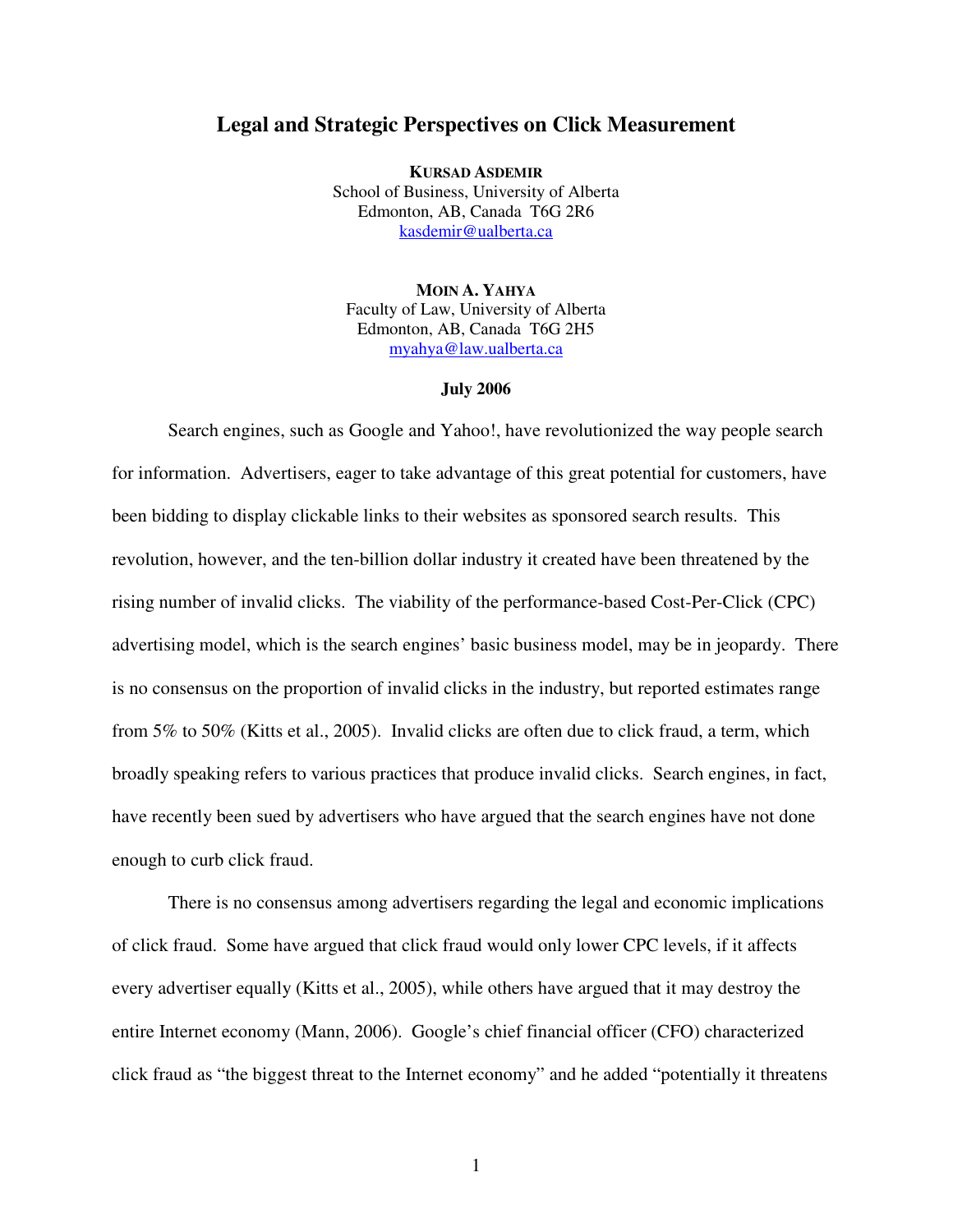our business model" (Delaney, 2005). Even though click fraud methods were known as early as 1999 and were recognized as a major problem for the CPC model (Anupam et al., 1999), $<sup>1</sup>$  the</sup> industry currently lacks many institutional safeguards against click fraud. Google's Advertiser Terms and Conditions, for example, do not include any widely accepted standard definitions; payments are determined only by "*Google's click measurements*" without any reference to an audit mechanism (Adwords, 2005), although, we note that Yahoo!'s recent settlement of its lawsuits attempts to grapple with the problem.

This article analyzes the problem of click measurement from legal and strategic perspectives. From a legal standpoint, cooperation comes to light as the most important strategy. To protect the industry from click fraud, search engines and advertisers should work together to establish standards and a reliable and mutually agreeable detection process to verify the authenticity of clicks. This process must be open to independent third-party auditing. Getting the courts involved in the matter will not serve the industry well, as judges and juries will end up making technological decisions instead of the experts. This prospect should strongly motivate search engines to find a cooperative solution that establishes trust between the engines and advertisers.

Cooperation can start by acknowledging the strategic incentives created by the imperfect nature of fraud detection technology. A variety of data, which is available to different parties, can be used to detect invalid clicks. Click measurement can be improved by relying on all sources of data. A standard process and certified technologies will greatly improve the reliability of counting clicks.

<sup>&</sup>lt;sup>1</sup> Click fraud can occur in any CPC model setting (search engines, e.g. Google Adwords and ad networks, e.g. Google Adsense). Click measurement is relevant at the strategic level in all these settings that suffer from different types of click fraud attacks.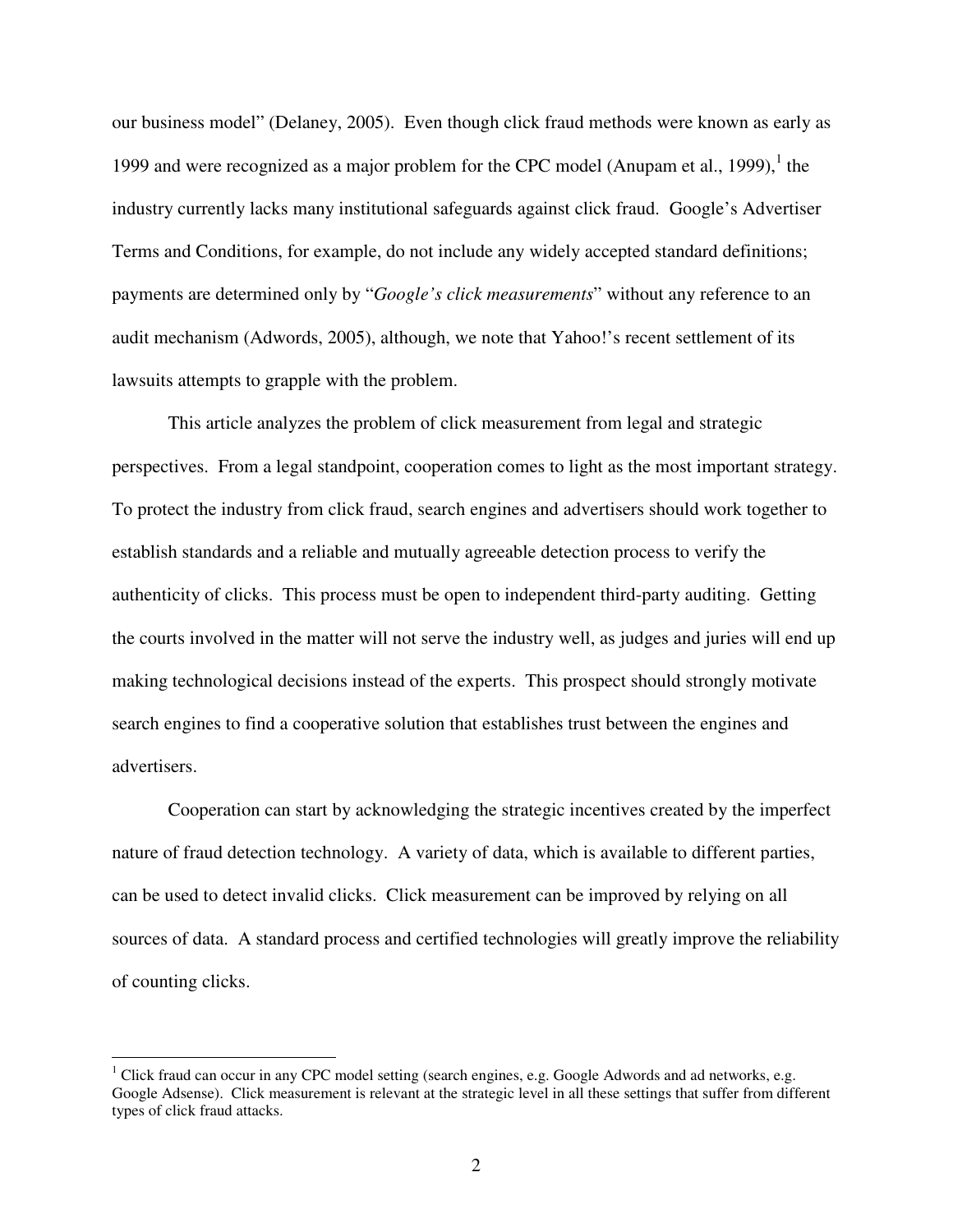# **Current Click Measurement Technology**

A click (i.e. click-through) is formally defined by Internet Advertising Bureau **(**IAB**)** as a user-initiated action of clicking on an ad element, causing a re-direct to another Web location.<sup>2</sup> Figure 1 shows the typical measurement of clicks. A click is measured by the search engine and involves Steps 1 through 3 in Figure 1: the visitor clicks on an ad and is successfully redirected to the advertiser web server.



**Figure 1:** Current click measurement process

Click fraud is an attempt to manipulate the system for financial gain either by publishers clicking ads on their own websites or by advertisers clicking competitor's ads. Since perpetrators of click fraud can imitate legitimate visitors, they can very well be successful in their schemes.

Currently, clicks are counted by the search engine and advertisers. Advertisers pay a fee for each click based on the search engine count. After receiving their invoices, advertisers can dispute the invoice by making claims for invalid clicks. The search engine then reviews the claims and determines the final payments.

<sup>&</sup>lt;sup>2</sup> http://www.iab.net/standards/measurement.asp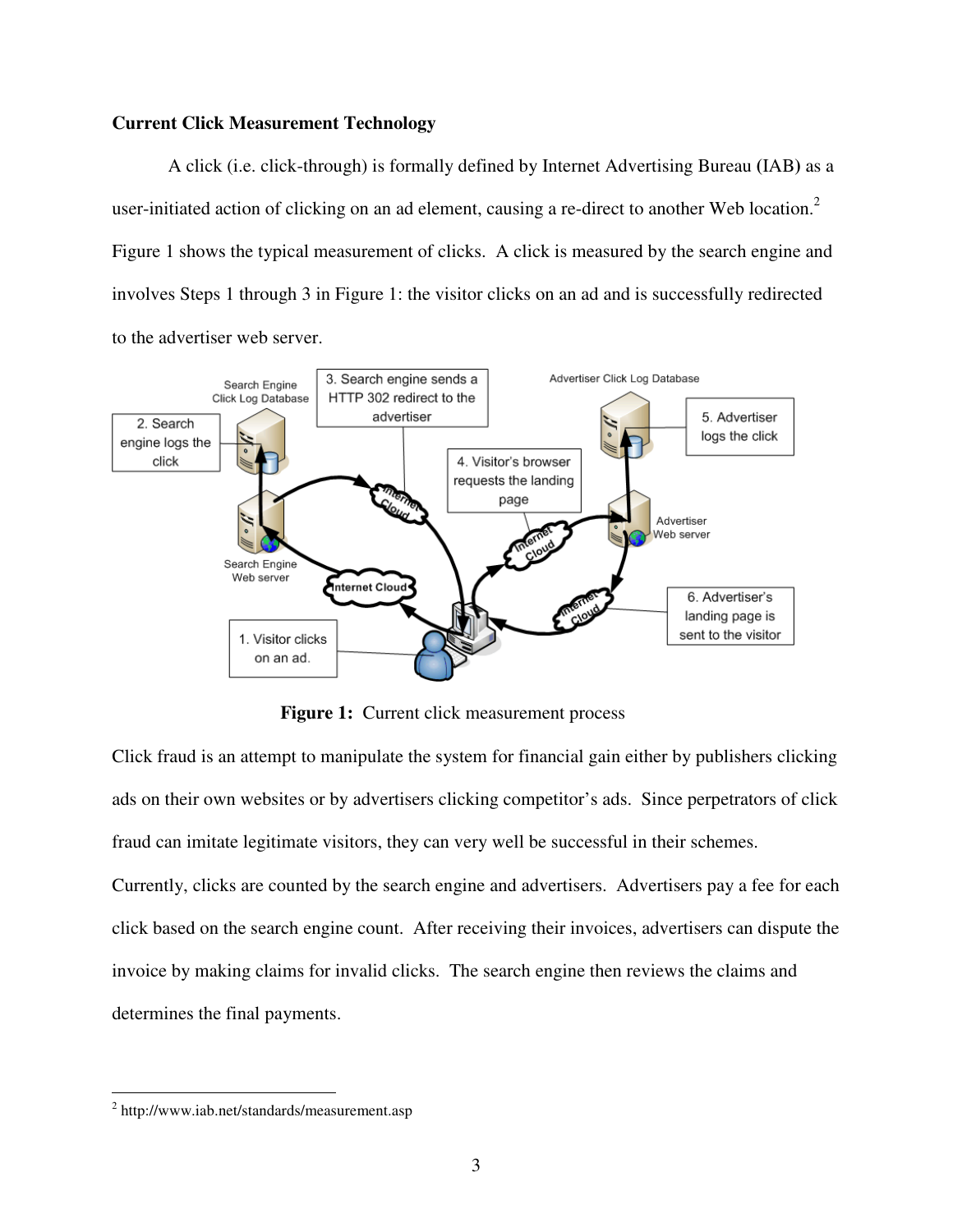### **A Legal Perspective on Click Measurement**

Those who commit the click fraud may be violating California's criminal code, which contains a section (California Penal Code  $\S$  502) dealing with computer crimes. The more interesting and financially relevant question, though, is the liability of the search engine to the advertisers. At least two lawsuits have been filed against Yahoo! and Google, which were recently settled. The lawsuits alleged that the search engines were not doing enough to prevent click fraud.<sup>3</sup> The lawsuits sought damages in the amount that the advertisers were over-billed for the fraudulent clicks. Both Yahoo! and Google agreed to settle the lawsuits, whereby they both agreed to pay out some damages to the advertisers. Yahoo! took the extra step of agreeing to work with those in the industry to define click fraud, presumably with an eye to better measuring it and hence avoiding billing for invalid clicks. Despite the recent settlements, the discussion is still relevant, as many advertisers may opt out of the settlement. More importantly, the settlement only addresses past wrongs; if in the future advertisers feel they are being improperly billed, they can always launch a new suit for their new grievances.

Google's CFO's statement that click frauds are "the biggest threat to the Internet economy" has come back to haunt Google in the lawsuit. Since Google has acknowledged that click fraud is a problem, so the lawsuit's argument goes, Google should be doing more to prevent click fraud. The lawsuits alleged that Google is guilty of breach of contract, unjust enrichment, negligence, and a violation of state consumer protection statutes.

The starting point for any legal analysis is the contract between the advertisers and the search engine. Google's contract, for example, states that advertiser will be charged for "actual clicks", but the contract is silent as to the definition of "actual."

<sup>&</sup>lt;sup>3</sup> One suit in California is Click Defense Inc. v. Google, Case No. C05-02579 (N.D. Cal. 2005). The discussion regarding the legal merits of the suit is taken from the complaint in this case. Details on the settlements can be found at http://news.yahoo.com/s/ap/20060629/ap\_on\_hi\_te/yahoo\_click\_fraud\_2.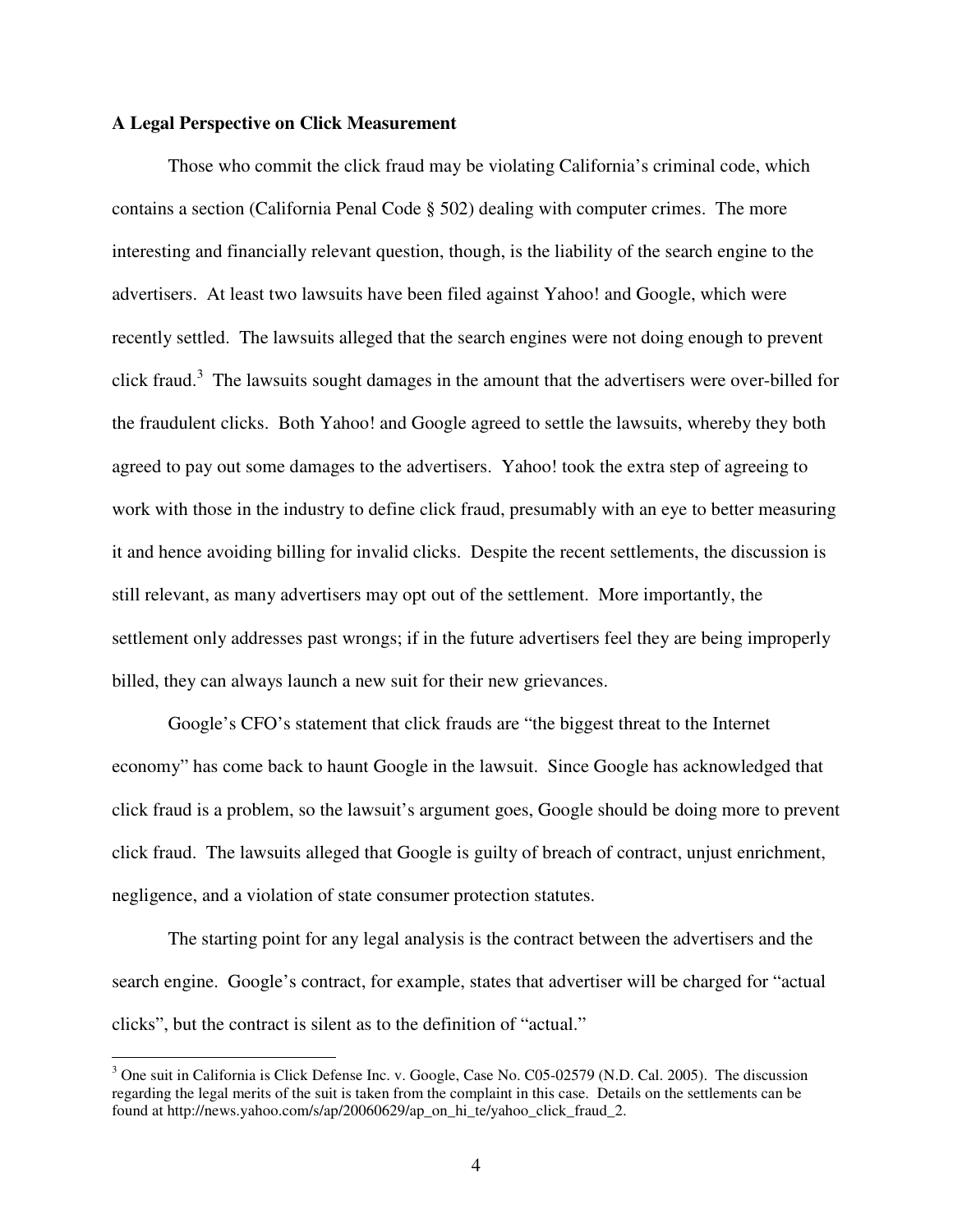**Breach of contract:** Since Google bills for actual clicks, and actual should mean valid, Google is breaching its contract by billing for fraudulent clicks.

**Unjust enrichment:** Since Google is being enriched at the expense of the advertisers due to the fraudulent clicks, Google should not be allowed to keep the moneys earned through the fraud.

**Negligence:** Google is being negligent in not doing enough to stop click fraud when it knows it is a rampant problem.

**Unfair business practices:** Google is breaking the laws meant to protect consumers (including commercial ones such as advertisers) against fraud.

**Table 1:** Legal arguments against search engines

On one hand, "actual" does not include fraudulent or invalid, but on the other hand, "actual" could encompass fraudulent as well as valid clicks. The word "actual" usually means real, but also means authentic. Hence, the fact that "actual" is not defined has introduced an ambiguity into the contract. Ambiguities in contracts are usually construed against the drafter of the contract, especially if the drafter is a sophisticated party and the other party is less so. This would mean, that under the terms of the contract, a court could order Google to bill the advertisers for only valid clicks. Clearly, measurement is an issue here – for even if a court issued such an order, how could it enforce it? A superior solution would be for Google and the advertisers to agree upon some independent mechanism that can audit the clicks for authenticity, especially when a dispute arises.

The unjust enrichment claim is premised on Google charging the advertisers for clicks that were wrongfully entered. Imagine if a warehouse charged by the amount of boxes stored, and suppose the warehouse had a client who rented space for storage by the client's customers. Suppose a fraudster arrives and asks for its boxes to be stored, but falsely identifies itself as the client's customer, so that the warehouse sends a bill for the boxes to the client. The client would be quite upset to find out that it was paying for invalidly stored boxes . The warehouse did store the boxes, but by billing the client, the warehouse is unjustly enriching itself at the client's

5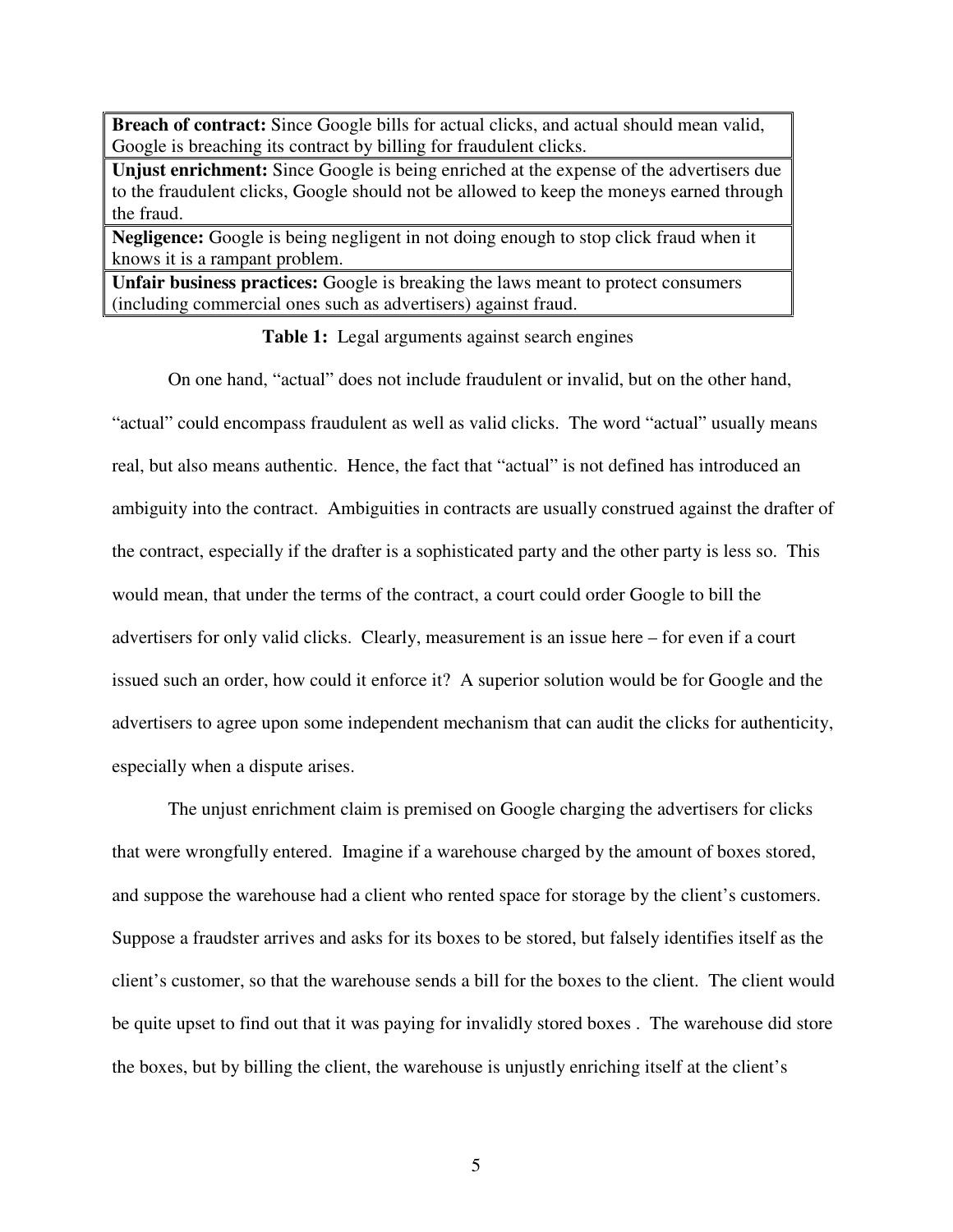expense. Similarly, the advertisers could claim that even though actual clicks were made, those clicks were not valid, and hence Google had unjustly enriched itself at the advertisers' expense.

If the warehouse and the client could agree upon a protocol for verifying when a customer is really the client's customer, the case would be much easier to resolve. Similarly, if the search engines and the advertisers could agree upon a mechanism for verification, the unjust enrichment aspect of click fraud issue would be easy to solve.

As to the claim of negligence, imagine the following: If a store is aware that the sidewalk outside its premises is slippery, and a passer-by slips, the store could be liable to the passer-by on a theory of negligence. Similarly, if a shopping mall does not hire a security guard when it knows that there is a strong potential for attacks on its customers in its parking lots, then the mall could be liable to a patron who is attacked in the parking lot. In the case of click fraud, the argument would be similar. Since click fraud is a crime or at least a fraudulent act, and given that there is a strong probability that it is taking place, the search engine has a responsibility to the advertisers to take necessary measure to prevent the fraud. Of course, Google could argue that is indeed taking such measures, in which case the issue becomes one of adequacy. Determining whether Google's anti-fraud measures are adequate is a question of fact for a court to decide. This is not a pleasant prospect, since it means that the judiciary as opposed to the technicians will be driving purely technical decisions. Anyone who has observed what litigation has done to the practice of medicine will understand why it is not desirable to have judicially imposed standards.

One way to resolve this issue of adequacy of preventive measures is for the search engines and advertisers to agree upon what exactly is an adequate measure. Even spelling out that in case of dispute, a third neutral agency will conduct an audit to certify Google's security

6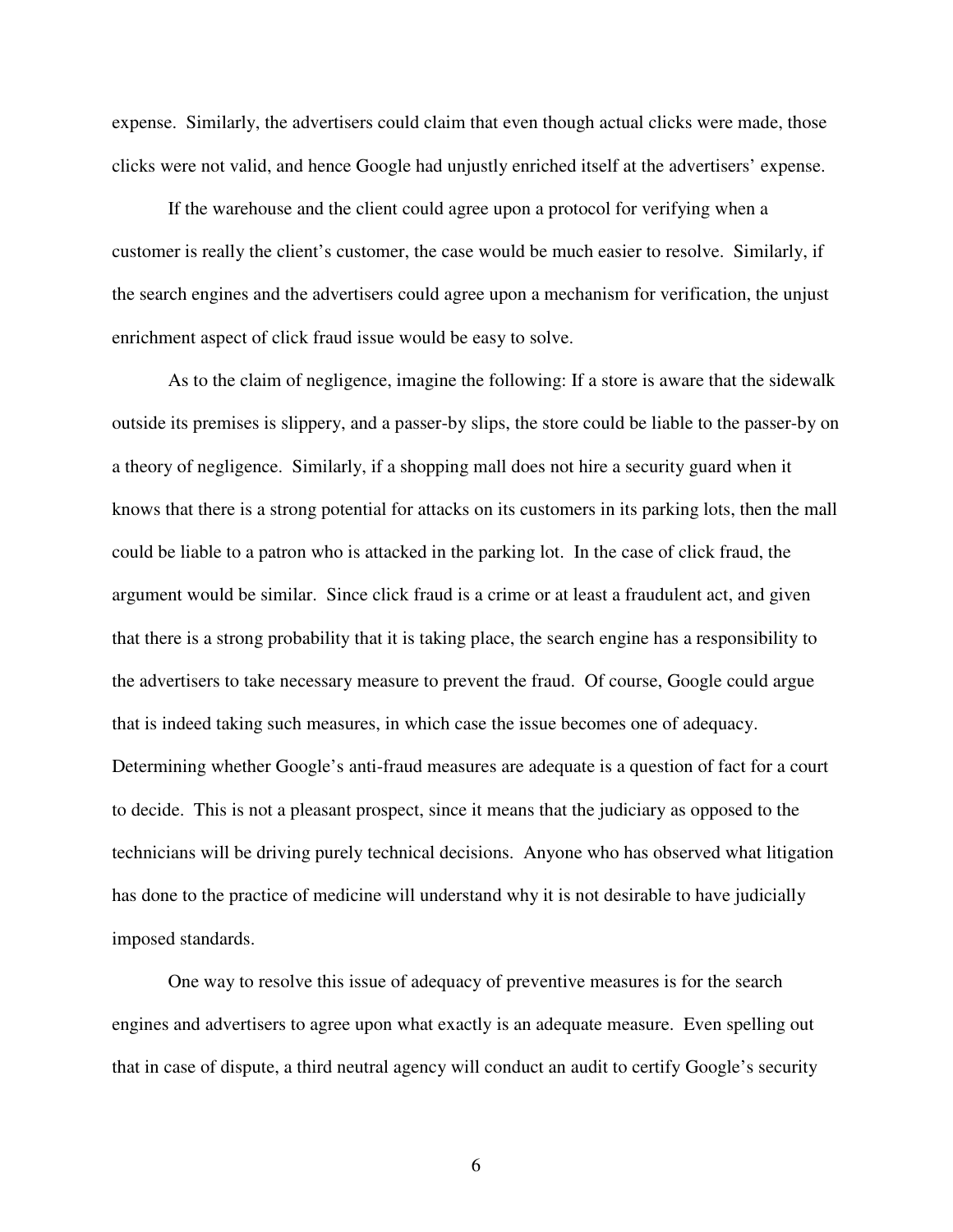measures could resolve the dispute. Courts generally are receptive to privately negotiated standards, since it relieves the courts from becoming experts in technical areas.

Finally, many states have unfair business practices laws that are aimed at combating practices such as deceptive advertising. By promising to bill for real clicks, but billing for real and fraudulent clicks, the advertisers could argue that the search engines are engaging in deceptive business practices. This claim depends on whether the definition of "actual" click can be resolved. Again, a contract that was more explicit as to the definition of "actual" or that had an audit mechanism would solve this problem.

The problem is not just one of legal certainty. If the courts rule for Google, will advertisers have enough confidence to continue advertising with Google and Yahoo, or will there be a chilling effect? Even if the courts side with the advertisers, this will only remedy past wrongs. Google could respond by posting more disclaimers in its contract, and by defining "actual" clicks as real and including invalid ones too. But would this restore confidence to the market? Clearly, a cooperative solution, such as the settlement between Yahoo! and its advertisers, where the search engines and the advertisers can agree on the detection and measurement of fraud would solve both the legal and commercial aspects of the problem.<sup>4</sup> However, cooperation is challenging due to the nature of click measurement.

#### **Strategic Click Measurement Issues**

Click measurement technology is imperfect. Ideally, all invalid clicks should be detected. However, click fraud detection is a difficult task: fraud schemes change over time and

<sup>&</sup>lt;sup>4</sup> Google has also taken legal mechanisms to combat click fraud by suing Auctions Expert International Inc., a Houston based company that allegedly was clicking on sponsored links to fraudulently raise advertising revenues for itself, since it would receive a share of Google's revenues under Google's advertising partnership program AdSense.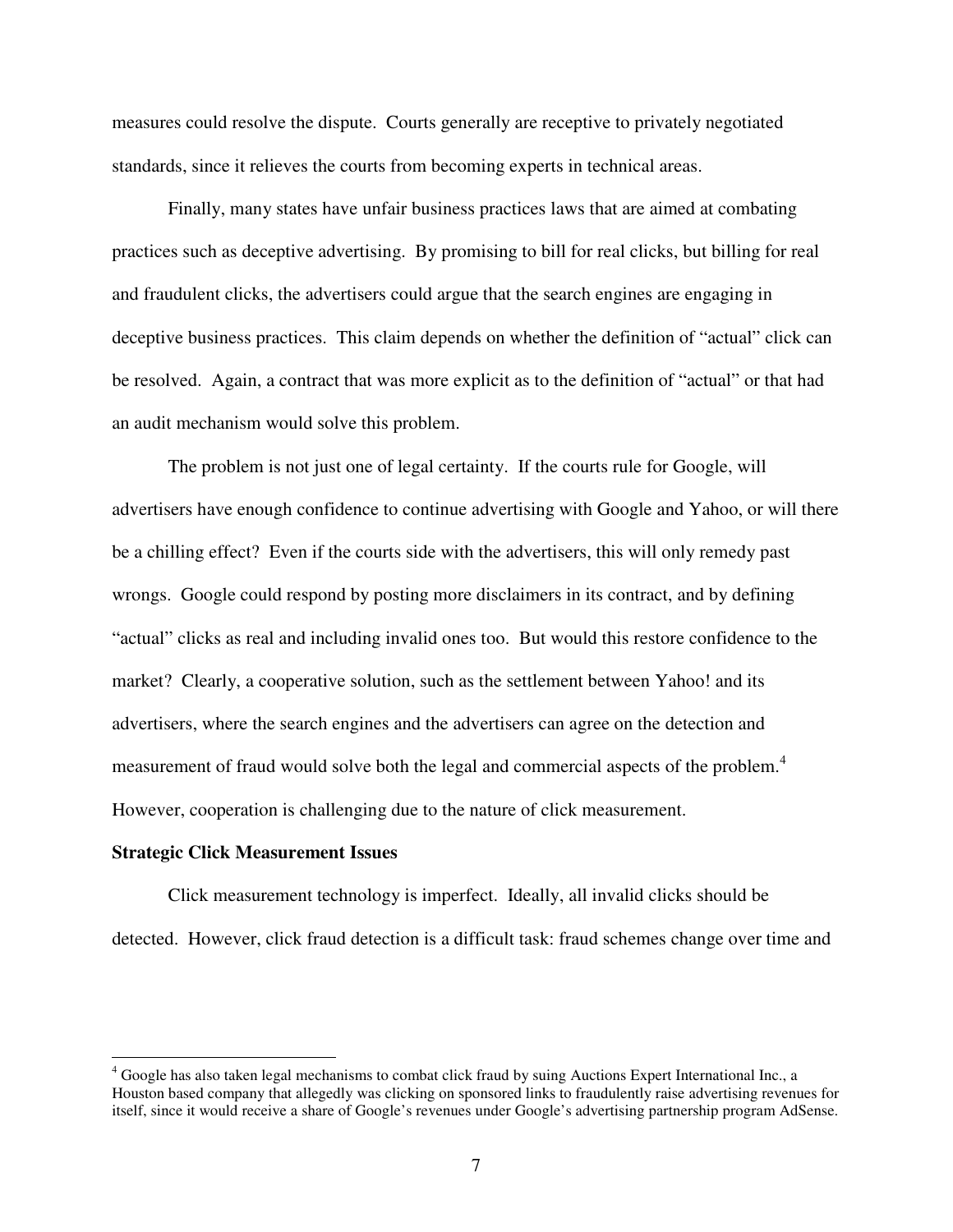fraud detection involves examining large data streams, e.g. click stream.<sup>5</sup> Any fraud detection technology suffers from false positives and false negatives. In this context, false positives are valid clicks that are falsely filtered as invalid, while false negatives are invalid clicks that are not filtered. The oft discussed issue in the trade press is false negatives – advertisers paying for invalid clicks (Mann 2006). However, false positives – search engines not getting paid for valid clicks – are equally important. In this respect, click measurement is a double-edged sword that creates tension in the industry.



**Figure 2:** Types of data available for click fraud detection

There are two types of clicks that should be filtered: benign (internal, campaign management related, bot/spider etc.) and fraudulent (competitor, publisher website). It is easier to filter benign clicks than fraudulent clicks since fraudsters try to mimic typical visitors to avoid detection. Figure 2 illustrates three types of data available for detecting invalid clicks: pre-click data (1), click stream (2), and post-click data (3  $\&$  4). Two detection practices have emerged: search engine filtering of invalid clicks with secret methods and advertiser-side click fraud detection tools developed by third-parties with relatively transparent methods. Search engines

<sup>&</sup>lt;sup>5</sup> comScore reports 7.4 billion searches online in May, 2006 in USA. This is comparable to other fraud detection contexts with large data streams, e.g. AT&T's long distance call data stream of 300 million calls per day (Cortes and Pregibon 2001).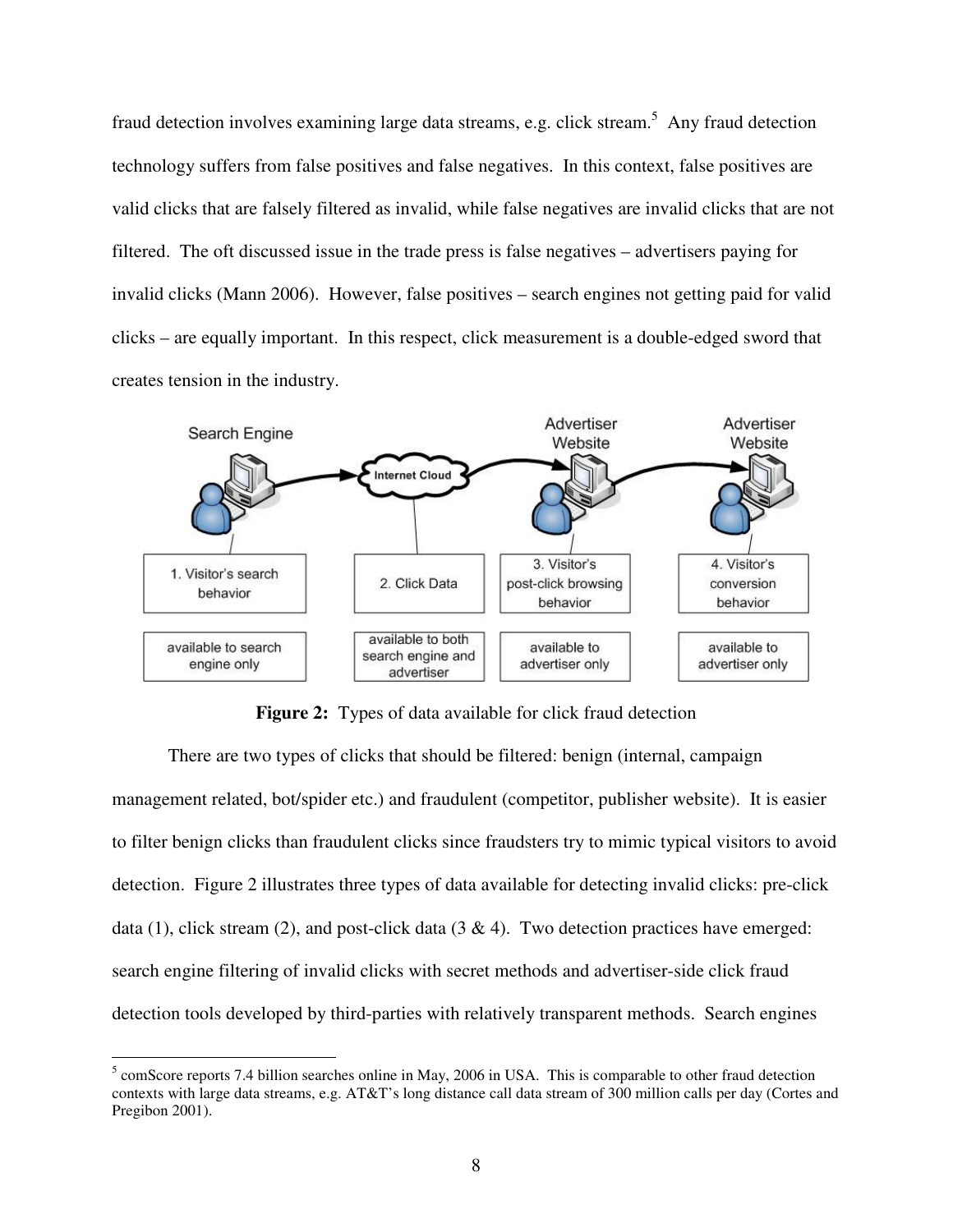keep their methods secret to prevent fraudsters from exploiting the weaknesses of the process. Despite this, experiments can be used to assess the performance of some of these methods. For example, MarketingExperiments.com found out that search engines are doing a pretty good job of filtering duplicate clicks originated from the same computer.<sup>6</sup> Metwally, Agrawal, El Abbadi (2005a, 2005b) also present algorithms that may be used by search engines. Statistical and signature-based methods are used by advertiser-side detection tools. Statistical methods carry out an offline analysis of aggregate data to capture predicted behaviors (e.g. ClickTracks). If there is a wide discrepancy between the predicted and actual values, this may be an indication of fraud (Kitts et al. 2005). Anomaly-based detection is a signature-based method that creates a signature for visitor characteristics on an advertiser's website.<sup>7</sup> An anomaly-based method can assign fraud scores to each click (e.g. ClickLab), while statistical methods reveal aggregate patterns. In both methods, an unusual pattern (spikes in traffic, drop in sales, increase in one page sessions, shorter times between clicks, etc.) may signal click fraud. Advertisers seem to be favoring such methods since they are hesitant to pay for clicks that do not generate revenue.

The source of the tension is the difficulty in measuring false positive and false negative rates. Since there is no standard definition of what constitutes a valid click, advertisers suspect that search engine filtering methods are biased towards high false negative rates. While search engines seems to claim correctly that poorly performing advertising campaigns can produce unusual patterns at advertiser websites and therefore advertiser methods are prone to high false positive rates. Since utilizing all the data is beneficial to both parties, cooperation should be sought in reconciling the two approaches to detecting invalid clicks.

<sup>&</sup>lt;sup>6</sup> http://www.marketingexperiments.com/internet-online-advertising/click-fraud.html

 $<sup>7</sup>$  See Cortes and Pregibon (2001) for an application in the telecommunications industry.</sup>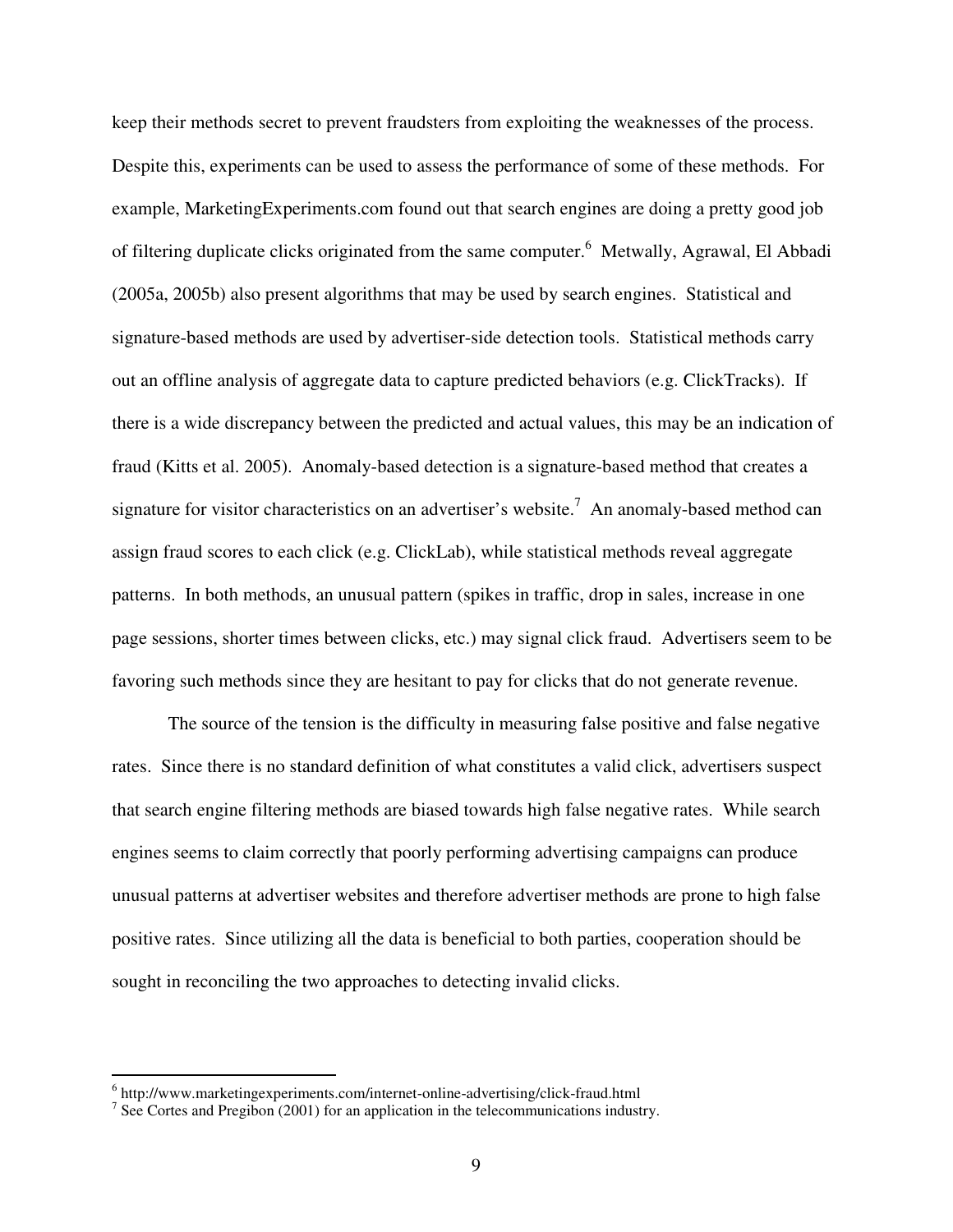The current process utilized by search engines tries to resolve the conflicts in click counting by allowing advertisers to submit claims on invalid clicks after they receive their invoices for clicks approved as valid by search engines. Unfortunately, search engines do a "black-box" reviews of the claims, which fail to relieve advertisers of their suspicions. We are aware of three types of proposals to improve the system. Switching to a Cost-per-Action pricing model, where advertisers pay for each sale, has been proposed. The argument is that it will be much more difficult for perpetrators to generate fake sales. However, this model creates a moral hazard problem: advertisers may not spend necessary efforts to create good campaigns. The second proposal is that the advertiser click counts can be used for payments, while the search engine can drop the rank of advertisers who under-count.<sup>8</sup> This proposal is susceptible to collusion among advertisers. Advertisers can all submit lower counts and avoid being penalized. Therefore, these two proposals would suffer a bias towards high false positives. Alternatively, advertisers can submit certain visitor signatures (e.g. IP address) that can signal fraud or low converting visitors and the search engine would not display an advertiser's ad when it observes such a signature (Kitts et al. 2005). This process is desirable since advertisers are now responsible for false negatives. However, their incentive to lower false negatives would increase false positives. Besides, in this process false positives not only reduce the transfer of deserved revenue to the search engine, they also result in lost sales. Furthermore, post-click data is not utilized. Therefore, based on our analysis we recommend improving the existing process.

# **Towards a Healthier Industry**

We propose three main principles in the fight against click fraud. The first and foremost principle is to encourage cooperation between advertisers and search engines. The second principle is to have better contracts that define valid clicks and an agreement of how it will be

<sup>&</sup>lt;sup>8</sup> We thank an anonymous reviewer for suggesting this alternative.